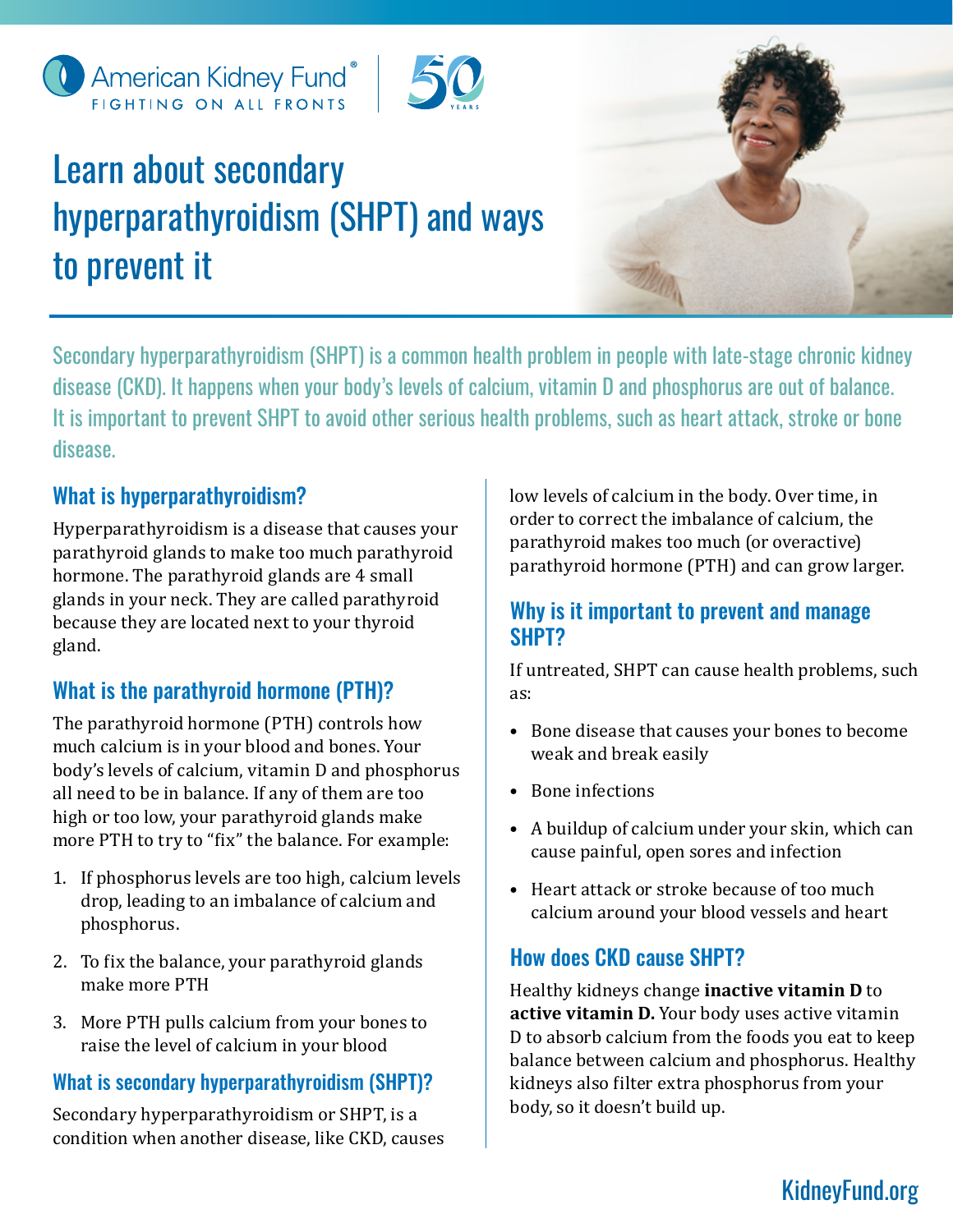#### How kidney failure causes SHPT

- 1. As your kidneys fail, they cannot make enough active vitamin D. This leads to low calcium levels in your body.
- 2. As your kidney function decreases, your kidneys become less able to filter phosphorus from your body. This can cause high phosphorus levels to build up in your blood.
- 3. This means the levels of calcium and phosphorus in your body are out of balance.
- 4. Because calcium and phosphorus are out of balance, your parathyroid gland starts to make more PTH to pull calcium from your bones.
- 5. When calcium is pulled out from your bones, your bones can become weak and break easily.
- 6. The extra calcium in your blood can also build up and lead to other health problems with your skin, blood vessels and heart.

# How can I prevent and manage SHPT?

The best way to prevent and manage SHPT is to keep your phosphorus and calcium levels in the normal range, based on your stage of CKD. Your doctor will do blood tests for SHPT, which measure your levels of calcium, phosphorus and PTH. You may not have any symptoms of low or high phosphorus or calcium levels.

#### **If your phosphorus or calcium levels are lower or higher than normal, work with your doctor or dietitian to manage them.**

#### Make sure you get tested for SHPT

Ask your doctor to confirm what stage of CKD you have. Then, use the table below to know how often your doctor should do blood tests for SHPT. If you have missed a test, ask your doctor!

| <b>Stage of</b><br>kidney disease | Normal range for phosphorus in<br>milligrams per deciliter (mg/dL) | Normal range for calcium in<br>milligrams per deciliter (mg/dL) | <b>How often should I be</b><br><b>tested for SHPT?</b>                                     |
|-----------------------------------|--------------------------------------------------------------------|-----------------------------------------------------------------|---------------------------------------------------------------------------------------------|
| Stage 1 or 2                      | $2.7$ to $4.6$                                                     | 8.5 to 10.2                                                     | Your kidneys still work well enough<br>to control the balance of phosphorus<br>and calcium. |
| Stage 3                           | $2.7$ to 4.6                                                       | 8.5 to 10.2                                                     | Every 12 months for:<br>$\cdot$ PTH<br>• Phosphorus<br>• Calcium                            |
| Stage 4                           | $2.7$ to $4.6$                                                     | 8.5 to 10.2                                                     | Every 4 months for:<br>$\cdot$ PTH<br>• Phosphorus<br>• Calcium                             |
| Stage 5<br>or on dialysis         | $3.5$ to $5.5$                                                     | 8.5 to 10.2                                                     | Every 3 months for PTH<br>Every month for:<br>• Phosphorus<br>• Calcium                     |